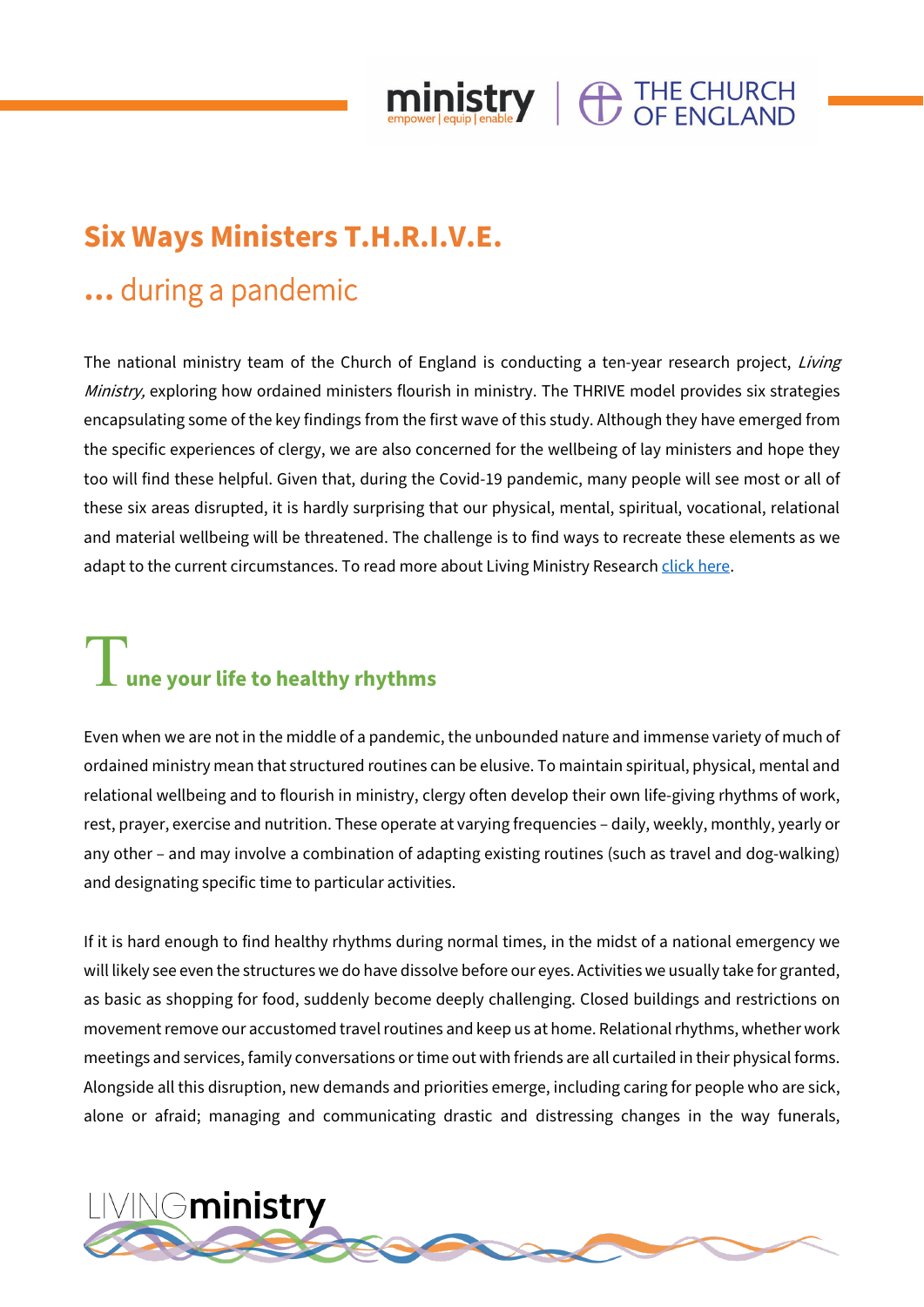### $\mathop{\hbox{ministry}}\limits_{\hbox{\tiny\rm cmp/equil p}}\parallel \bigoplus\limits_{\hbox{\tiny\rm CDF}} \mathop{\hbox{THE CHURCH}}\limits_{\hbox{\tiny\rm CFLAND}}$

weddings and Eucharists are conducted; grappling with technology to sustain church communities; and attending to family members and our own anxieties.

Amid the almost total disruption to every part of our lives, we need somehow to establish new rhythms that will sustain us and give us life. A good place to start is by looking at our lives as they are now and identifying patterns that are already there, some of which will be determined by other people, especially close family. Whether that's the order in which we get ready in the morning or the time we eat meals, what do we already do regularly, even if it's not every day or not precise? Recognise that, even when life seems chaotic, we do have some structure to build on.

The way we approach rhythms of life is different for different people. First, the context will vary. Some of us may be feeling overwhelmed with new demands over which we have limited control, while for others life may suddenly have become emptier as we self-isolate at home. Each of these poses both challenges and possibilities for discovering and establishing healthy rhythms and structures. Second, people are different and now is no better than any other time to compare ourselves with others. Think about your own needs and preferences: do you find it helpful to plan the day and week ahead in as much detail as possible, or do you thrive on spontaneity? How much sleep works for you?

Above all, be kind to yourself. Wellbeing itself becomes a burden if we feel pressure to be well. Routines intended to be life-giving can quickly become oppressive if forced, and healthy rhythms can emerge naturally as well as through design. Human beings are incredibly adaptive, so allow yourself to settle, avoid planning more than a few days ahead, try out different things and be flexible. To quote wisdom from flowerarranging: build in structure but always leave room for the butterflies.

# H**andle expectations**

One of the most common causes of stress in all aspects of wellbeing is unclear expectations. In 'normal' times, this may be about specific mis-matched expectations such as in the context of a new relationship between training incumbent and curate, a clergy family navigating the expectations of congregations, or tensions between a Vicar and her PCC over expense claims, or it may relate to differences between anticipated and actual experiences of ministry, whether financial, vocational, relational, physical, mental or spiritual. During such a time of heightened uncertainty and rapid change, it is especially important to

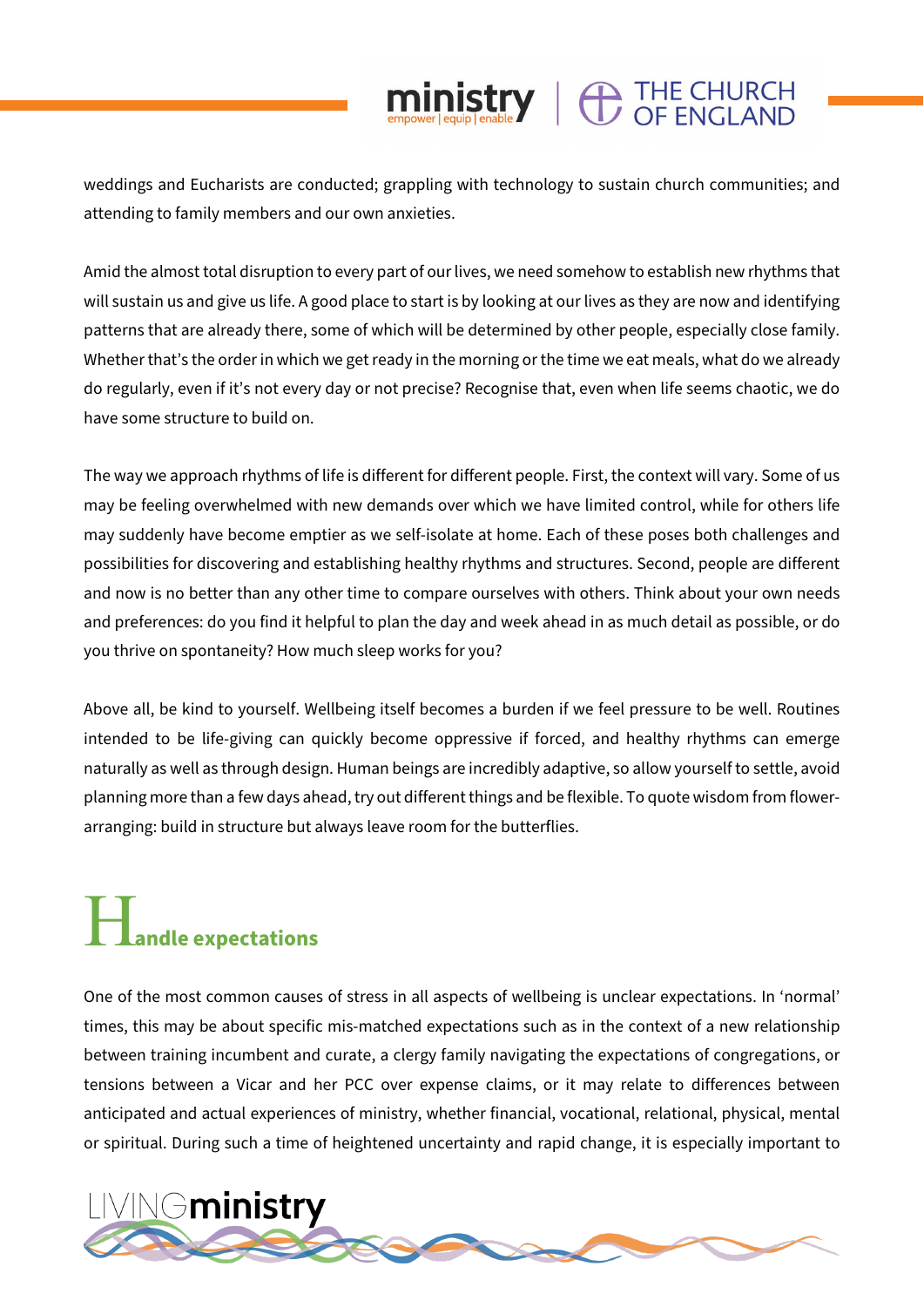#### manage expectations: what we expect from ourselves, what others expect from us, and what we can expect from others.

 $\mathop{\text{min}}_{\text{empower}|\text{equip}| \text{enable}} \parallel \bigoplus_{\text{OF}} \text{LHCH}$ 

First, we need to recognise the situation we are in and the obstacles and pressures we face and adapt our expectations accordingly. Some of these pressures will be work-related and some will come from other sources, whether family, government restrictions or personal health concerns: it is important to view our lives holistically and acknowledge that we may not be able to achieve as much as we are used to when we have to home-school children or queue for an hour just to buy food. What are the absolute priorities? What is realistic? What is sustainable without risking your own physical and mental health? Now is not a good time to start comparing oneself or one's ministry with others.

Other people will be facing their own challenges, some similar and some very different, and they may not approach them in the same way. As well as an extra dose of kindness and grace and flexibility, clear communication is important. Even more important than communicating expectations themselves – which may be difficult amid such uncertainty – is the capacity both to express one's own limits and perspectives and to hear and be heard by others.

## R**ecognise times of vulnerability**

Along the journey of ordained ministry there are certain times when clergy are likely to be more vulnerable to dips in wellbeing, for example the move from curacy to first incumbency which is often experienced as overwhelming in level and scope of responsibility, combined with the loss of IME 2 support structures. Wellbeing is also threatened at moments of personal or ministerial crisis, whether a health issue, family bereavement, financial difficulty or congregational problem. For some, the current circumstances will entail all of these and more, and it is important to recognise both the issues themselves and the implications for our wellbeing.

These are enormously challenging times. Whether we are supporting others or are ourselves in need, it is helpful to recognise and name the pressures and anxieties that burden us, and to acknowledge that such an enormously difficult time will inevitably have an effect on our wellbeing, however strong we are or would like to be. No one is unaffected and everyone needs extra support in one way or another.

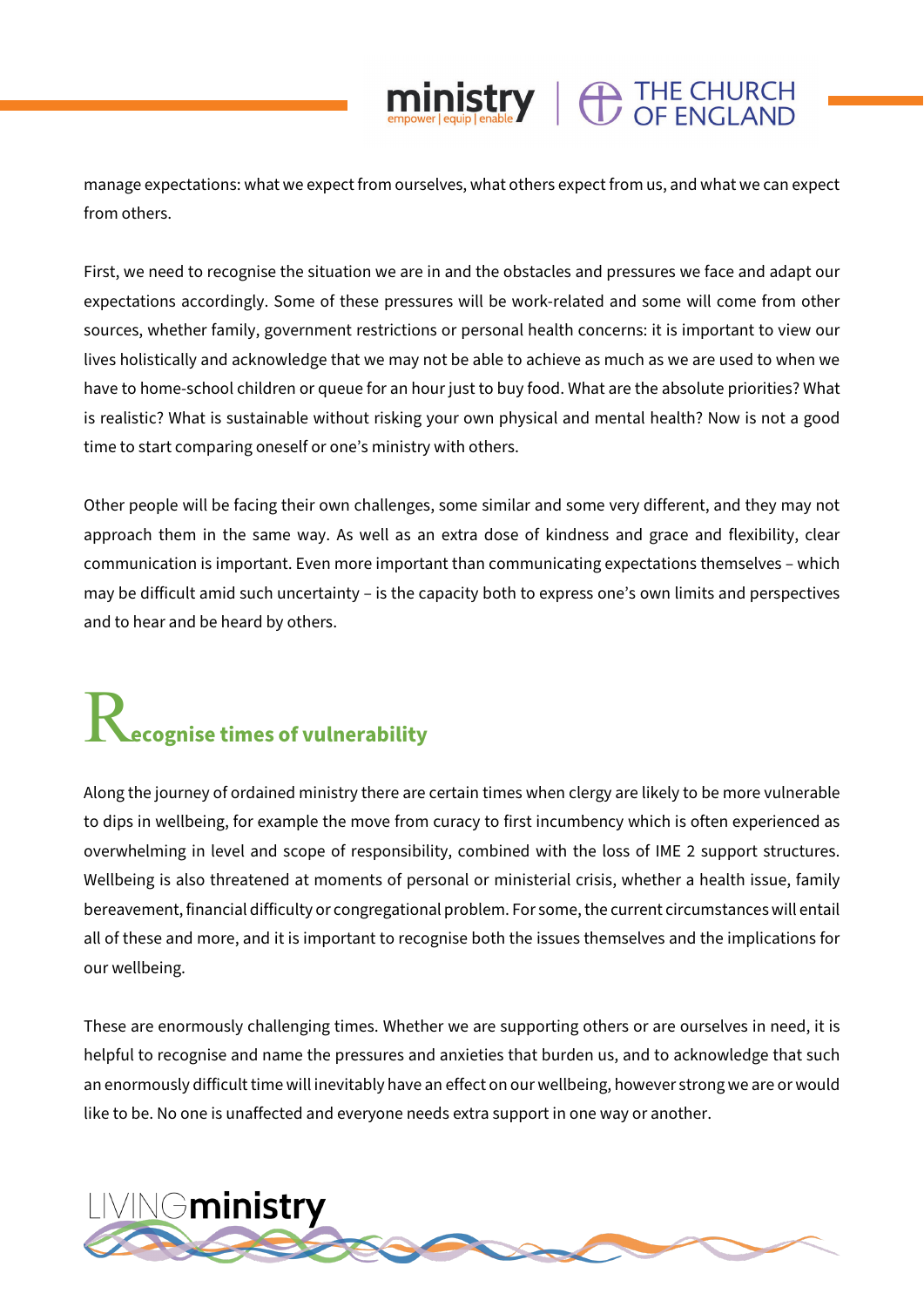## **ministry**  $\bigoplus$  THE CHURCH

Vulnerability can play out across different aspects of wellbeing. While the designation 'vulnerable' has taken on a very specific meaning in relation to Covid-19, we can also be vulnerable in terms of our jobs, our relationships, other aspects of our physical health and safety, and our mental health, some of which will interrelate and feed into each other. People are vulnerable in different ways, depending on context, circumstance and personal characteristics. Anxieties about pre-existing pressures, such as managing a difficult relationship, entering incumbency or approaching retirement, may have been compounded by the pandemic. When Archdeacons were asked which groups of clergy they were most concerned about during the first weeks of lockdown, they mentioned an enormous range, including clergy with health concerns, clergy caring for sick or vulnerable relatives, clergy living with families, clergy living alone, clergy in specific roles or challenging ministry contexts, clergy at transition points, clergy who are extroverts and clergy who are introverts.

Simply naming the difficulties can itself relieve some of the burden. Learning about normal human responses to trauma can help us understand and anticipate our own and other people's reactions. The authors of *Tragedy and Congregations*, for example, describe a 'heroic phase' typically followed by a 'disillusionment phase,' and during the pandemic you may experience both. Self-care is vital and in such a challenging time it is important to be extra kind to yourself as well as to others. Finally, there is only so much we can do for ourselves. This is a time when we are likely to need more support than ever, but it is also easier than ever to disappear from view. Even if it's not your natural inclination, reach out to the support structures around you: diocesan officers, peer networks, colleagues, family and friends. This is a time when your wellbeing is vulnerable, so keep connected.

#### [Tragedy and Congregations](https://tragedyandcongregations.org.uk/2020/03/24/guidance-for-ministers-as-the-coronavirus-crisis-deepens/)

## I**dentify safe spaces to be heard**

Partly because of the problems of relational boundaries in pastoral ministry, ordained ministers often have to look beyond their immediate context in the search for authenticity. Safe, honest and supportive relationships are typically (not always) found in other clergy, whether individuals, longstanding peer groups, diocesan-facilitated reflective practice groups or networks of people in similar circumstances. They may meet on a regular basis for deep sharing and prayer, or communicate via social media for instant

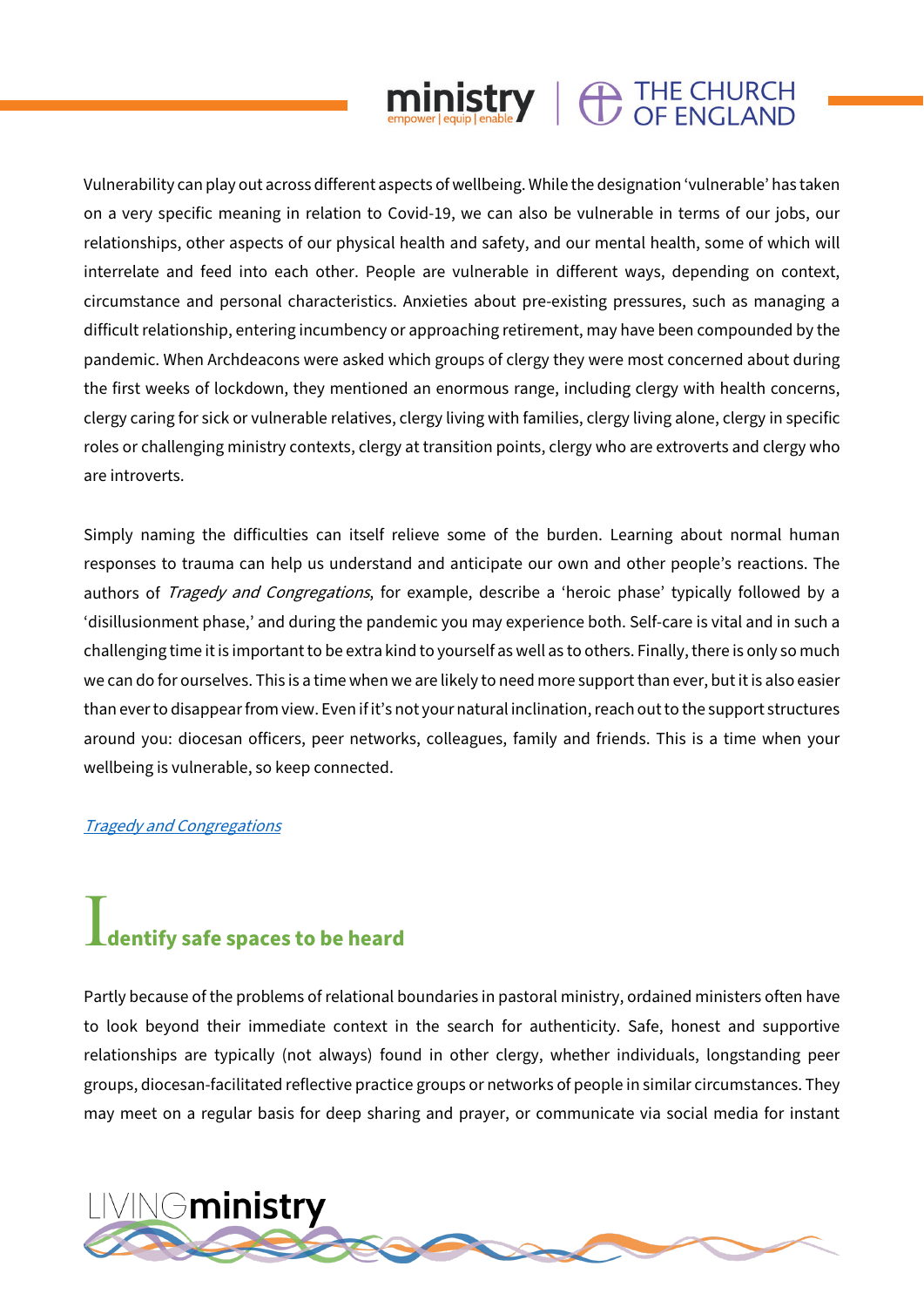#### support, and often combine both. Groups built into ecclesial structures, such as deanery chapter, may or may not provide such support.

 $\mathop{\hbox{ministry}}\limits_{\hbox{\tiny\rm emp/ver/equip}[\hbox{\tiny\rm enable}}\mathbf{Y}}\parallel \bigoplus\limits_{\hbox{\tiny\rm OF}}\substack{\hbox{THE CHURCH}}\limits$ 

Isolation has taken on a new meaning since the beginning of the Covid-19 pandemic; however, the crisis has brought a particular risk of undesired or unhealthy isolation as well as strategic self-isolation for health purposes. The restrictions on movement and required social-distancing has meant that many groups and relationships that provide support are no longer able to function in the same way. Amid all the other meetings and groups moving online, it's important not to forget these. Especially during times when we may be trying to maintain a non-anxious presence for others, it is essential to have safe spaces where we can be honest about our own burdens and feelings. This may mean keeping the same relationships going but over the phone or internet instead of in person. We may also find that new spaces open up as physical proximity becomes less important.

## V**alue and affirm**

Of utmost importance to wellbeing is the need to be recognised and valued at a human level as well as by God. Beyond a pandemic, in the context of a declining church and pressure to increase attendance and ensure financial viability, and alongside huge financial investment in specific initiatives, clergy can feel unappreciated, devalued and demoralised. The implications of this cut across all aspects of wellbeing, from the perceived need to reduce personal expenditure to support a struggling church, to physical and mental stress, isolation, guilt, vocational doubt and a strong sense of marginalisation. It is vital that senior clergy and national and diocesan officers are aware of the implications for clergy wellbeing of dominant messages from the church. Where clergy receive personal interest in and support of themselves and their ministry, especially by senior clergy, they feel less guilty and isolated, and more known, understood and valued.

Active valuing and affirming can take place at all levels and in all directions, and the importance of this increases during times of uncertainty and pressure. While a crisis such as a pandemic may initially bring a renewed sense of purpose and energy to some, this will be difficult to sustain over several weeks or months. Other factors that may contribute to demoralisation include the isolation that comes from mandatory social-distancing; the potential for misunderstandings through inhibited communication and accentuated stress; and frustrations and moral injury arising from the inability to minister as normal in accordance with one's personal moral or ethical code, especially relating to funerals, the Eucharist and pastoral care.